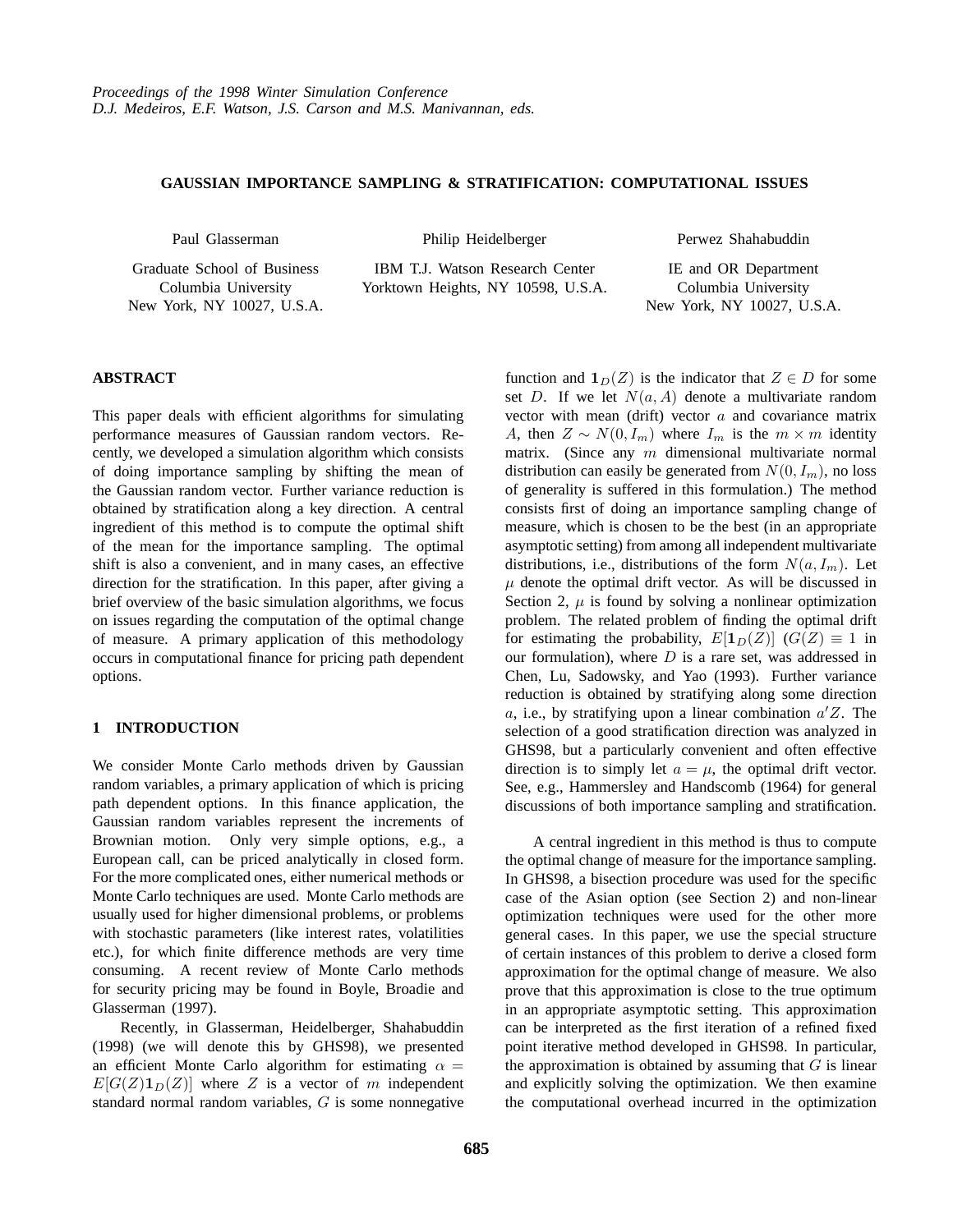part of the overall importance sampling and stratification procedure, where the optimization is done by using the refined fixed point iterative method mentioned above, the bisection method (for the case of Asian options), and a non-linear optimization package.

### **2 BACKGROUND AND MAIN ALGORITHMS**

To motivate this problem, consider the case of using Monte Carlo to price an arithmetic Asian option on a single asset, under standard Black-Scholes assumptions. The price of the underlying asset under the equivalent martingale measure is described by the stochastic differential equation  $dS_t = S_t r dt + \sigma S_t dW_t$ , where r is the interest rate and  $\sigma$ is the volatility, both of which are assumed to be constants, and  $W_t$  is the standard Brownian motion. Let T be time horizon, and let there be  $n$  equally spaced time intervals between [0, T] each of length  $\Delta = T/n$ . The solution of the above equation can be simulated without discretization error on a discrete grid of points  $(\Delta, 2\Delta, \ldots, n\Delta)$  by setting  $S_i$ , the stock price at the *i*th grid point, as  $S_i = S_0 \exp((r - \sigma^2/2)\Delta i + \sigma\sqrt{\Delta} \sum_{j=1}^i Z_j)$ , where  $Z_j$ 's are independent standard normals, i.e.,  $N(0, 1)$ 's. Let  $Z = (Z_1, Z_2, \ldots, Z_n)$ . The discounted payoff for the arithmetic Asian option is given by  $G(Z)$ **1** $_D$ (Z) where  $G(Z) = e^{-rT} (\sum_{i=1}^n S_i/n - K)$  and D is the region  ${G(Z) \geq 0}$ . The objective is then to estimate the expected discounted payoff  $\alpha = E[G(Z)1_D(Z)]$ , which falls into our general framework ( $m = n$  in this case).

We now outline the method presented in GHS98. Let  $g(z)$  be the m dimensional multivariate normal density with mean 0 and covariance matrix  $I_m$  As is well known from the theory of importance sampling, a zero-variance estimate is obtained by choosing the importance sampling density to be

$$
h(z) = G(z)g(z)\mathbf{1}_D(z)/\alpha.
$$
 (1)

However, it is not possible to use this change of measure because the desired quantity  $\alpha$  must be known from the outset and, even if it were known, it may be difficult to sample from h. Nevertheless, this observation provides a useful insight: an effective importance sampling density should weight points according to the product of their probability and their payoff.

In GHS98, for tractability, the only  $h(z)$  that is considered is  $h_a(z)$ , which is defined to be the original multivariate normal measure  $g(z)$  (that had mean zero) shifted so that the mean vector is now  $a$ . One way of achieving a good approximation to (1) is to align the mode of the integrand (assuming it exists and is unique)  $G(z)g(z)1_D(z)$  with the mode of the shifted measure, i.e., choose  $\alpha$  to be a vector  $\mu$  that solves

$$
\max_{z \in D} G(z) e^{-z'z/2}.
$$
 (2)

Assuming  $G(z)$  is appropriately smooth, this tends to assign high probability to regions of D where  $G(z)g(z)$ is large. It was shown in GHS98 that such a change of measure is "asymptotically optimal" in an appropriate setting.

The problem then is to compute the optimal drift vector  $\mu$ . Three main methods were mentioned/used in GHS98 to compute the optimal drift. Assuming that  $G(z)$  is positive in the interior of the set D, one can use  $F(z) = \ln G(z)$ . Hence the problem becomes to find the maximum of  $F(z) - z'z/2$  over the set D. Assuming that the maximum occurs in the interior of the set D, the optimal drift  $\mu$  satisfies the fixed point equation  $\nabla F(\mu) = \mu$ . The first method is to use the usual fixed point iterative method  $\mu_{i+1} = F(\mu_i)$ . However, this method did not always converge and was thus discarded. A more refined fixed point iterative method which appears to converge more generally (and faster) was also developed as follows. First rewrite the condition  $\nabla F(\mu) = \mu$  as  $\nabla G(\mu)/G(\mu) = \mu$ . After *i* iterations one can approximate  $G(\mu)$  by  $G(\mu_i)+\nabla G(\mu_i)(\mu-\mu_i)$  and  $\nabla G(\mu)$  by  $\nabla G(\mu_i)$ and thus set  $\mu_{i+1}$  to be the solution of

$$
\mu_{i+1} = \frac{\nabla G(\mu_i)}{G(\mu_i) + \nabla G(\mu_i)(\mu_{i+1} - \mu_i)}.
$$

This set of equations has two roots, the relevant one being given by

$$
\mu_{i+1} = \frac{-B(\mu_i) + \sqrt{B(\mu_i)^2 + 4\|\nabla G(\mu_i)\|^2}}{2\|\nabla G(\mu_i)\|^2} \nabla G(\mu_i)
$$
\n(3)

where  $B(\mu_i) = G(\mu_i) - \nabla G(\mu_i)\mu_i$ . The third method was to use general purpose optimization code. An iterative method involving bisection, that was more specific to the Asian option with non-random volatility, was also developed in GHS98.

Given a drift vector  $\mu$ , the likelihood ratio  $g(z)/h_{\mu}(z) =$  $\exp(-\mu'z + \frac{1}{2}\mu'\mu)$ . Thus applying importance sampling and using the fact that  $Z + \mu$  (where  $Z \sim N(0, I_m)$ ) has density  $h_{\mu}$  we obtain

$$
\alpha = E[G(Z + \mu)1_D(Z + \mu)e^{-\mu' Z - \frac{\mu'\mu}{2}}].
$$
 (4)

Equation (4) suggests the importance sampling estimator that we use. The form of this estimator motivates the use of stratifying upon  $\mu' Z$ , which is equivalent to stratifying upon the likelihood ratio.

### **3 APPROXIMATIONS FOR THE OPTIMAL CHANGE OF MEASURE**

We will now approximate solutions to the unconstrained version of (2), i.e., where the constraint  $z \in D$  is removed.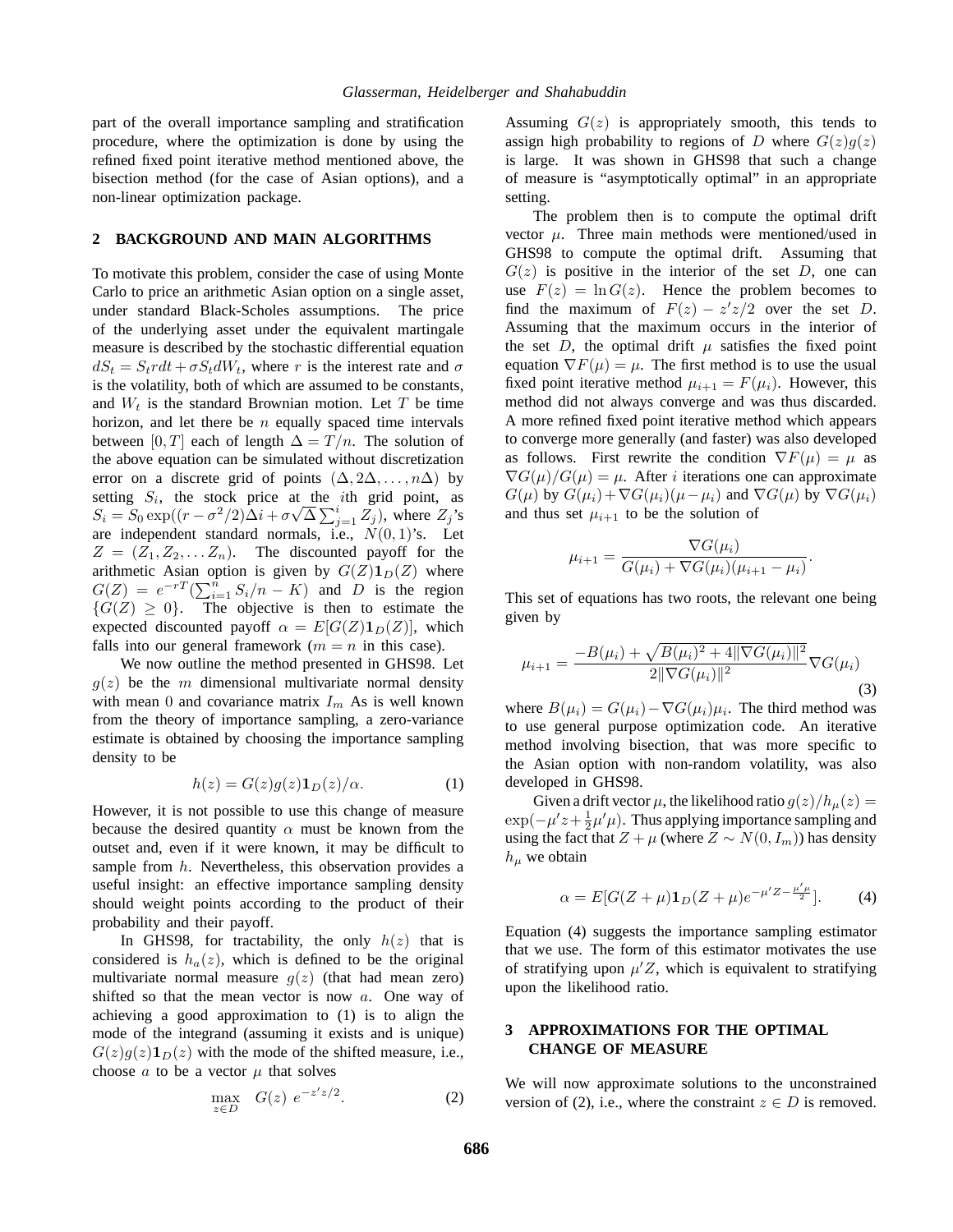Under an appropriate asymptotic setting described below, we show that these approximations are close to the exact optimal. We end with a discussion of what happens when we re-introduce the constraint  $z \in D$ .

To motivate this asymptotics, consider the problem of pricing Asian options as mentioned in Section 2. The approximation we propose makes use of the fact that certain parameters in the equation for  $G(Z)$  are small, especially the prefactor  $\sigma$  in front of the  $Z_i$ 's. A typical value of  $\sigma$  is 0.2. Hence, we let  $\sigma = \delta$  where  $\delta$  is a small parameter. Also, a typical value of  $r$  is 0.05 and so, in this case,  $r = \Theta(\delta^2)$  (a function  $f(\delta)$  is said to be  $\Theta(\delta^c)$  iff there exist positive constants  $K_1$  and  $K_2$ such that  $K_1 \delta^c \leq f(\delta) \leq K_2 \delta^c$  for all  $\delta$  small enough). When  $G(0) > 0$ ,  $S_0$  is usually relatively close to the strike price K. For example  $S_0 = 50$  and  $K = 55$ . Hence  $K = S_0(1 + O(\delta)).$ 

In general we now consider  $G(z)$  of the form  $\tilde{G}(\delta z, \delta)$ and study the behavior of the solution of the unconstrained version of

$$
\max_{z \in D} \quad \tilde{G}(\delta z, \delta) \ e^{-z'z/2} \tag{5}
$$

as  $\delta \rightarrow 0$ . To capture the basic flavor of the discussion below, consider the simplified version  $G(z) = G(\delta z)$  of the asymptotics above. Using the substitution  $v = \delta z$ , we can transform the corresponding simplified version of (5) to

$$
\max_{v \in \delta D} \quad \tilde{G}(v) \ e^{-v'v/(2\delta^2)}.\tag{6}
$$

If we assume modest limitations on the growth rate of  $\tilde{G}(v)$  with increasing ||v||, then for all sufficiently small  $\delta$ , only the region in a small neighborhood of 0 matters in computing the maximum. This is illustrated in Figure 1. In this small neighborhood,  $G(v)$  may be approximated by  $G(0) + \nabla G(0)v$ , and so the solution of the unconstrained version of (6) tends to be close to that of

$$
\max_{v} \quad (\tilde{G}(0) + \nabla \tilde{G}(0)v) \ e^{-v'v/(2\delta^2)}.
$$

The solution of the latter is easily obtained in closed form as

$$
\left(\frac{-\tilde{G}(0)+\sqrt{\tilde{G}(0)^2+4\delta^2\|\nabla \tilde{G}(0)\|^2}}{2\|\nabla \tilde{G}(0)\|^2}\right)\nabla \tilde{G}(0).
$$

In order to state and prove this idea rigorously for the more difficult case of  $G(z) = G(\delta z, \delta)$ , we need the following assumptions:

**Assumption 1** (a)  $\tilde{G}(x,\delta)$ ,  $\nabla \tilde{G}(x,\delta)$  *and*  $\nabla_{\delta} \tilde{G}(x,\delta)$ *are continuous at*  $(0,0)$ *.*  $(\nabla \tilde{G}(x, \delta))$  *is the vector of derivatives with respect to the arguments given by* x*;*  $\nabla_{\delta}$  *is the derivative with respect to the last argument.*)



Figure 1: Illustrating the linear approximation to  $G$  in a neighborhood of 0. As  $\delta \rightarrow 0$ , the normal density becomes more peaked around 0, and thus optimizing the density times the linear approximation is almost the same as optimizing the density times  $G$ .

- **(b)**  $\tilde{G}(0,\delta) > 0$  *(equivalent to*  $G(0) > 0$ *) and*  $\Theta(\delta^c)$  *for some*  $c > 0$ *.*
- **(c)**  $\|\nabla \tilde{G}(0, \delta)\|$  *is*  $\Theta(1)$  *(i.e., at least one of the elements of*  $\nabla G(0,0)$  *is non-zero*).
- **(d)** *The solution to the unconstrained version of (5) is unique for each*  $\delta$ *. Call it*  $\mu \equiv \mu_{\delta}$ *.*
- **(e)**  $\|\mu_{\delta}\|$  *is*  $O(1)$ *.*

Assumption 1(d) is not necessary, but we have it here in order to simplify the presentation. Sample conditions under which Assumption 1(e) is true are provided in Proposition 1 below.

**Theorem 1** *Suppose Assumption 1 holds. Let*

$$
\tilde{\mu} \equiv \tilde{\mu}_{\delta} = \left( \frac{-G(0) + \sqrt{G^2(0) + 4 \|\nabla G(0)\|^2}}{2 \|\nabla G(0)\|^2} \right) \nabla G(0). \tag{7}
$$

*Then*

$$
\frac{\|\tilde{\mu}_{\delta} - \mu_{\delta}\|}{\|\mu_{\delta}\|} \to 0
$$

*as*  $\delta \rightarrow 0$ *.* 

*Remark 1:* The  $\tilde{\mu}$  may also be expressed in terms of  $G(\cdot, \cdot)$  by using the fact that  $G(0) = G(0, \delta)$  and  $\nabla G(0) = \delta \nabla G(0, \delta)$ . But the representation given by (7) is more practical.

*Remark 2:* The  $\tilde{\mu}$  is also the first iteration of the refined fixed point iteration method given by (3), with the starting point  $\mu_0$  being 0.

The proof of Theorem 1 is deferred to Appendix A. The approach we adapt in the proof is as follows. Under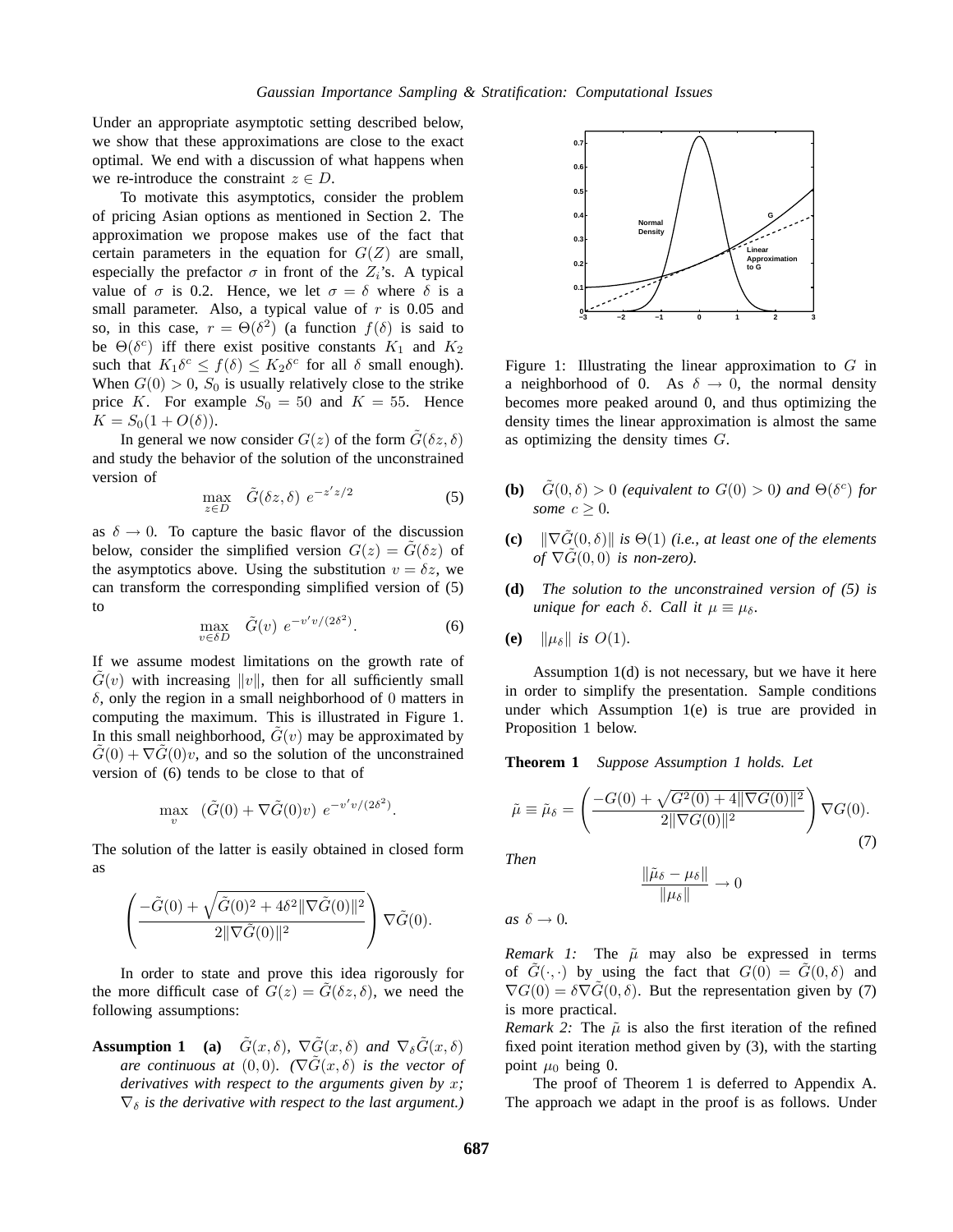the transformation  $G(z) = \tilde{G}(\delta z, \delta)$ , the  $\mu \equiv \mu_{\delta}$  should satisfy the fixed point equation

$$
\nabla \tilde{G}(\delta \nu, \delta) = \nu \tilde{G}(\delta \nu, \delta) / \delta. \tag{8}
$$

Let  $A_{\delta}$  be the set of solutions to this fixed point equation for a given  $\delta$ . We "approximate" *all*  $\nu \in A_{\delta}$  that lie in a ball of a sufficiently large but constant (i.e., independent of  $\delta$ ) radius around 0, and then choose the relevant one.

Now we formally specify one of the circumstances under which  $\|\mu_{\delta}\|$  is  $O(1)$ .

**Assumption 2**  $[\tilde{G}(x, \delta)] + e^{-\|x\|^2/2} \to 0$ , uniformly in *δ, for all δ small enough, as*  $||x|| → ∞$ *.* 

Assumption 2 is true in most problems where  $E[G(Z)] = E[G(\delta Z, \delta)]$  is finite.

**Proposition 1** *Suppose Assumption 1(a) - 1(d) and Assumption 2 hold. Consider the case where*  $G(0, \delta)$ *is*  $\Theta(1)$ *. Then*  $\|\mu_{\delta}\|$  *is*  $O(1)$ *.* 

The proof of this proposition is given in Appendix B. Similar results may also be shown for other cases, but they are much more tedious.

Now let us see what happens when we re-introduce the constraint  $z \in D$  in the maximization problem. Note that D may also depend on  $\delta$  (e.g., if D is of the form  $\{z : G(z) \geq 0\}$ , so we denote D by  $D_{\delta}$ . Obviously, the above approximations would go through if the set  $D_{\delta}$  included a ball of sufficiently large (constant) radius around 0, for all (sufficiently small)  $\delta > 0$ . In practice, we found this is procedure to be quite accurate even when only a weaker condition is satisfied: 0 lies in the interior of the set  $D_{\delta}$  for all (sufficiently small)  $\delta > 0$ . If we found out before hand that  $\inf_{z \in D_\delta} ||z|| \to \infty$  as  $\delta \to 0$ , then due to Assumption 1(e),  $\mu_{\delta}$  will not lie in the feasible region (for all sufficiently small  $\delta$ ). In fact, in many cases where  $0 \notin D_{\delta}$ , it turns out that this is the case. Then the approximation cannot be expected to be close, although one still use the iterative procedure of (3) starting at 0.

Let us take a closer look at (6) corresponding to the simpler asymptotics  $G(z) = G(\delta z)$ , when  $0 \in \delta D_{\delta}$ is not satisfied. For simplicity, assume that  $\delta D_{\delta} = \overline{D}$ , i.e., it is independent of  $\delta$ . Then one can expect that the optimal solution to (6) (that can be expressed as  $\delta \mu$  where  $\mu$  now denotes the optimal solution to the version of (5) with the simpler asymptotics ) will occur close to  $v_{min} \equiv \min_{v \in \bar{D}} ||v||$  (see Figure 2) and  $\hat{G}(v)$ is approximately linear in the small region around  $v_{min}$ . Hence if one were to start the iteration procedure given by (3) at  $v_{min}/\delta$  then one may again expect asymptotic convergence after one iteration. The problem is that in most cases determining  $v_{min}$  is as difficult as determining the solution to (6) itself.



Figure 2: Illustrating the situation when  $0 \notin D$  and  $\mu$  is in the interior of D.

### **4 COMPUTATIONAL ISSUES AND NUMERICAL RESULTS**

In this section we

- 1. test the accuracy of the approximation scheme described in the previous section and
- 2. investigate, numerically, the overhead involved in solving the optimization problem to compute the optimal drift vector  $\mu$ .

Regarding the second point, a reasonable measure of this overhead is to compare the number of function evaluations, M, required to achieve optimality (to a given level of precision) to the number of replications,  $N$ , that a standard simulation would require to achieve a desired level of accuracy. As each such function evaluation or replication both require evaluating G, their computational costs are comparable. If  $M/N$  is small, then IS+stratification is cost-effective for even a modest reduction in variance (or more precisely, for a modest reduction in the variance times the work per sample, see GHS98). On the other hand, if  $M/N$  is large, then the method must produce large variance reductions to be cost-effective. For the purpose of this paper, our definition of the required sample size will be the number of samples required for a 95% confidence interval to have a relative half width of  $\pm 1\%$ , i.e., if the estimated per sample standard deviation using standard simulation is S and the estimated price of the option is  $\hat{P}$ simulation is 5 and the estimated price of the option is P<br>we require  $1.96S/\sqrt{N} = 0.01\hat{P}$ , or  $N = (1.96S/0.01\hat{P})^2$ .

We consider four models, which are described in full detail in GHS98: the arithmetic Asian option with constant volatility (denoted Asian), the arithmetic Asian option with the Hull-White stochastic volatility model (denoted HW), the Cox, Ingersoll, Ross interest rate model for pricing a bond (denoted CIR), and the Cox, Ingersoll, Ross interest rate cap model (denoted CIR-Cap). In the interest of space,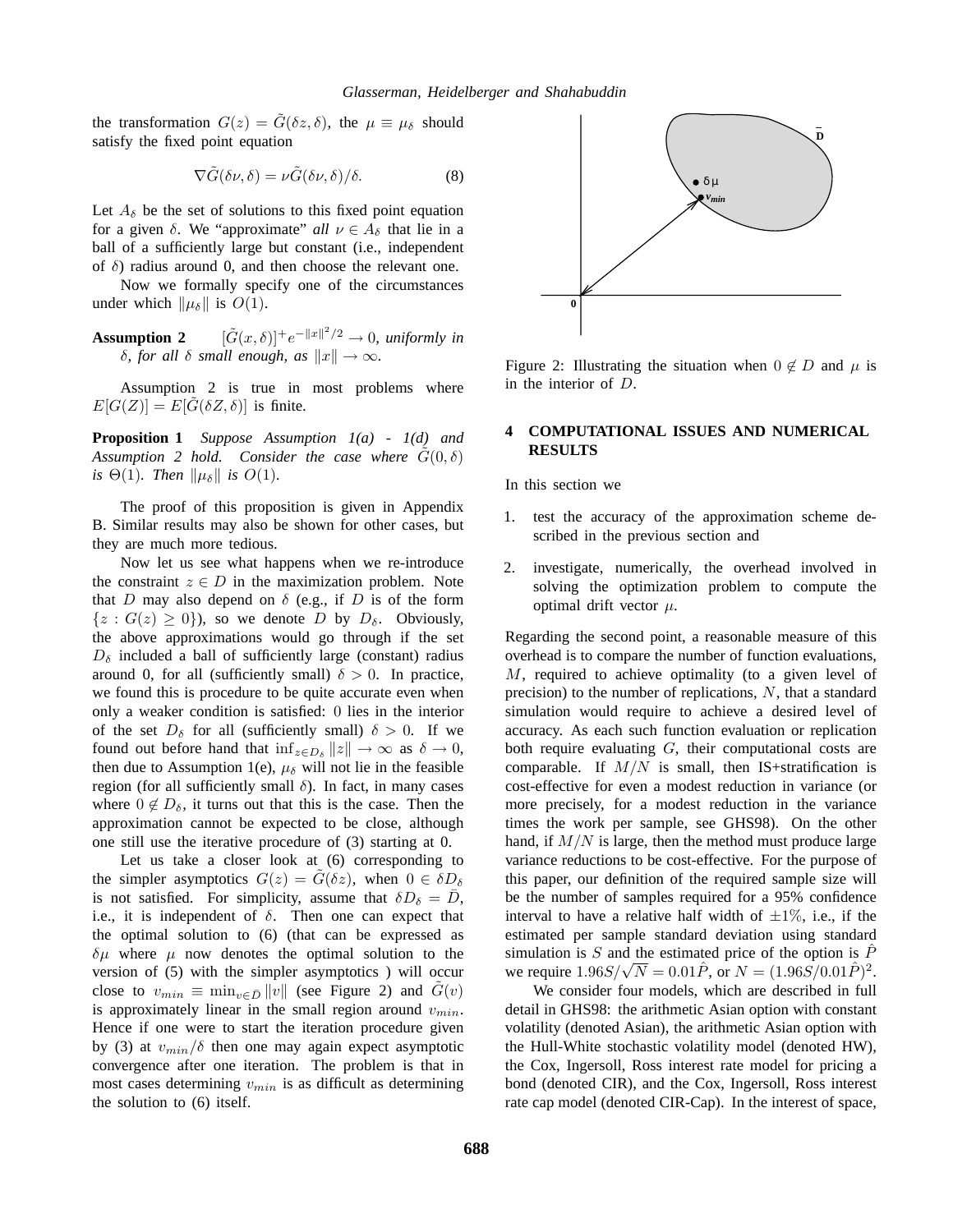we do not describe these models or their parameters here, but refer the reader to GHS98. For  $n$  time steps, the Asian model has  $m = n$  and the HW, CIR, and CIR-Cap models have  $m = 2n$ .

For the Asian option, it was shown in GHS98 that the optimal  $\mu$  could be found by reducing the set of  $n$  optimality equations to a single nonlinear equation that can be solved by bisection. A high degree of accuracy was typically found in only about a dozen function evaluations, which is negligible compared to the cost of the simulation. For example, in the notation of Section 2, consider the parameter settings  $n = 16, \sigma = 0.3, K = 50, S_0 = 50, r = 0.05 \text{ and } T = 1.$ With these parameters the required sample size using standard simulation is about 88,000 replications. IS and stratification reduces the variance by about a factor of 1,300. However, each such sample requires about 10% more CPU time than standard simulation (due to the increased cost of sampling from the stratified distribution). Thus the method improves the the efficiency (work times variance) by about a factor of 1,180 ( $\approx 1,300/1.1$ ).

We will also use this example to illustrate the accuracy of the approximation  $\tilde{\mu}$  described in the previous section. Define the Relative Error (RE) to be  $\|\tilde{\mu} - \mu\|$ /  $\|\mu\|$ . For the same parameter setting as in the above example, the RE is 0.0596. Note that the payoff at zero is positive in this case, as required for the approximation. It also worthwhile to see how the RE behaves as a function of the volatility  $(\sigma)$ , as in this case,  $\delta$  may be interpreted directly as  $\sigma$ . As  $\sigma$  decreases from 0.3 to 0.03, the RE decreases to 0.00754.

For the other three models, nearly closed-form optimal solutions (like the bisection algorithm mentioned above) to the optimization problem are not available. We therefore compared two general purpose approaches that do not take advantage of any problem specific structure. The first approach is to apply a nonlinear optimization package. The specific package we chose was GRG2, which was developed by Leon Lasdon of the University of Texas and is marketed by Optimal Methods, Inc. The second approach is to apply (3) with a suitable starting point. Both these approaches require derivative information, which were estimated using finite differences. The conditions under which these methods converge to a global optimum are different, and difficult to verify in practice. However, we did not find convergence to be a problem, provided a "reasonable" initial point  $z_0$  was selected (see discussion below). In addition, a direct comparison of function evaluation counts is somewhat misleading since the termination criteria are different. In the case of GRG2, the termination criteria are complex as they include checking that the objective function does not change by more than a factor of  $\epsilon$ for a certain number of iterations (line searches). In

Table 1: Number of function evaluations to achieve convergence to optimality in the Hull-White stochastic volatility model. All results use  $S_0 = 50$ ,  $V_0 = 0.09$ ,  $\nu = 0$ ,  $r = 0.05$  and  $T = 1.0$ .

| $\overline{K}$ | ξ   | $\boldsymbol{n}$ | $\overline{\text{GR}}$ G <sub>2</sub> | Fixed |
|----------------|-----|------------------|---------------------------------------|-------|
|                |     |                  |                                       | Point |
| 50             | 0.5 | 32               | 402                                   | 260   |
| 50             | 1.0 | 32               | 402                                   | 325   |
| 50             | 2.0 | 32               | 403                                   | 390   |
| 55             | 0.5 | 32               | 469                                   | 260   |
| 55             | 1.0 | 32               | 403                                   | 325   |
| 55             | 2.0 | 32               | 471                                   | 455   |
| 50             | 0.5 | 64               | 912                                   | 516   |
| 50             | 1.0 | 64               | 784                                   | 645   |
| 50             | 2.0 | 64               | 1044                                  | 774   |
| 55             | 0.5 | 64               | 915                                   | 516   |
| 55             | 1.0 | 64               | 915                                   | 645   |
| 55             | 2.0 | 64               | 1043                                  | 903   |

addition, GRG2 also computes the gradient at the final point. We set a similar termination criterion for the fixed point iteration; the iteration terminated when the objective function changed by less than a factor of  $\epsilon$ . Throughout, we used  $\epsilon = 10^{-4}$ .

For the HW model the (undiscounted) payoff function takes the form  $G(z)=(A(z)-K)^+$  where K is the strike price and  $A(z)$  is the arithmetic average of the underlying stock prices. Note that if  $\mu$  optimizes  $g(z)G(z)$ , it also optimizes  $H(z) = g(z)(A(z) - K)$ , which has the advantage of not losing information about the shape of  $A(z)$  when  $A(z) \leq K$ . Thus for the HW model, we optimized  $H(z)$ . Recall that  $z = 0$  corresponds to not doing IS, which as described earlier is a natural starting point. However, it turns out that if  $z = 0$ , then the partial derivatives of  $H(z)$  are all 0 for  $z(n + 1), \ldots, z(2n)$ . Therefore, we set  $z_0(i)=0.01$  for all i and all parameter settings.

Table 1 shows the total function evaluation counts (including those used for the finite difference approximations to the derivatives) for the two methods. In all cases, the optimization problem is solved in between 250 and 1,100 function evaluations. As expected, the cost to solve the optimization increases as  $n$  increases. Recall that for  $n = 32$  this is a 64 dimensional problem while for  $n = 64$  this is a 128 dimensional problem. Thus most of the function evaluations could be eliminated if partial derivatives were computed analytically (although it is by no means easy to compute them). While the fixed point iteration appears to converge more quickly, part of the difference is due to the different termination criteria.

As it may not be necessary to actually solve the optimization to such a high degree of accuracy in order to obtain good variance reduction, we next investigate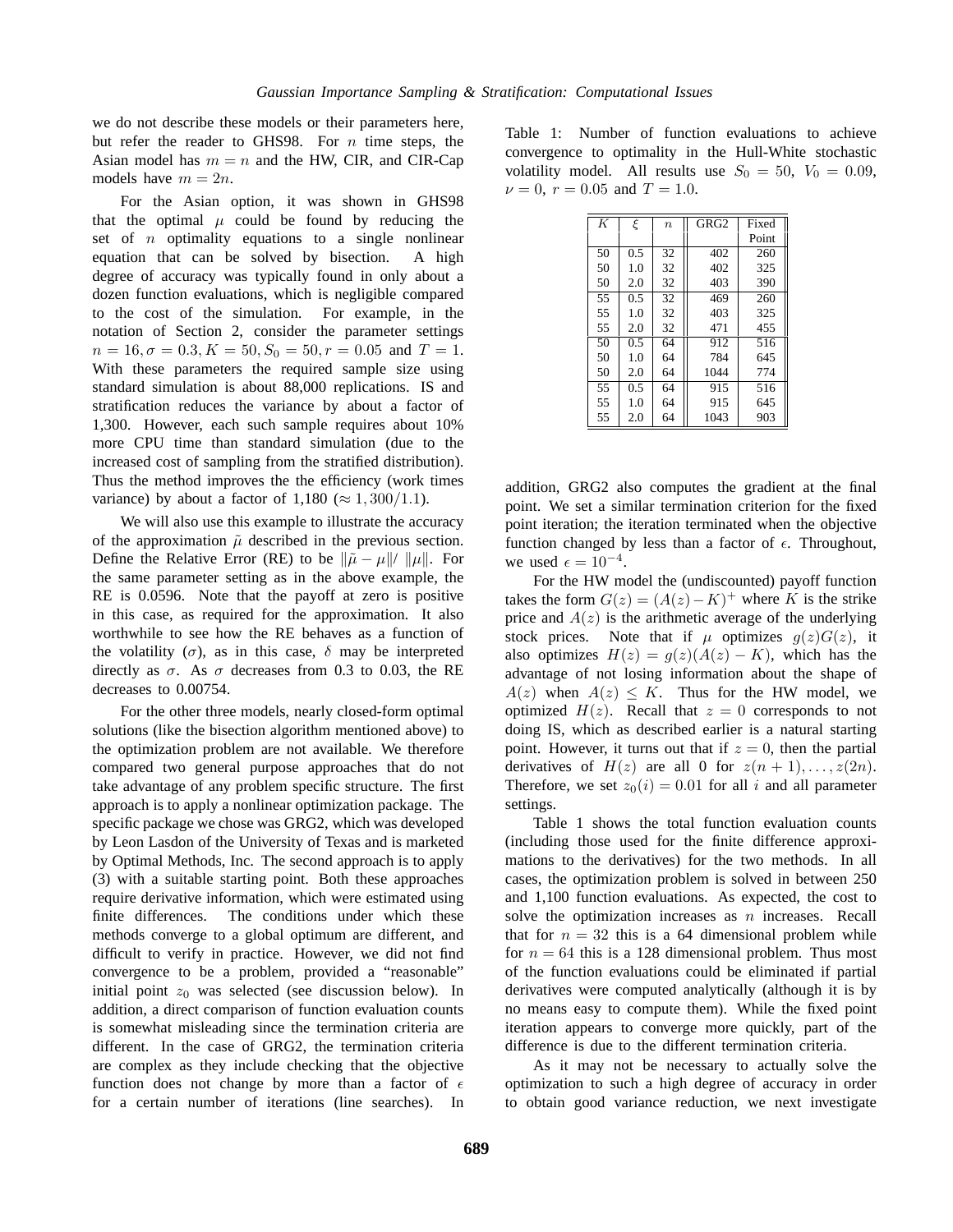Table 2: IS + Stratification performance for the Hull-White stochastic volatility model. All results use  $n = 32$ ,  $S_0 = 50$ ,  $V_0 = 0.09$ ,  $\nu = 0$ ,  $\xi = 1.0$ ,  $r = 0.05$  and  $T = 1.0.$ 

| K  | <b>IS</b>     | Function | Relative | Variance |
|----|---------------|----------|----------|----------|
|    | Vector        | Calls    | Error    | Ratio    |
| 50 | ũ             | 65       | 0.188    | 28.8     |
| 50 | $\hat{\mu}_1$ | 135      | 0.144    | 31.8     |
| 50 | $\hat{\mu}_2$ | 202      | 0.023    | 32.3     |
| 50 | $\mu$         | 402      | 0.0      | 30.6     |
| 55 | $\tilde{\mu}$ | 65       | 0.206    | 27.9     |
| 55 | $\hat{\mu}_1$ | 135      | 0.162    | 34.9     |
| 55 | $\hat{\mu}_2$ | 203      | 0.015    | 43.5     |
| 55 | $\mu$         | 403      | 0.0      | 43.0     |

Table 3: Number of function evaluations to achieve convergence to optimality in the Cox, Ingersoll, Ross interest rate model. All results use  $d = 2$ ,  $\kappa = 0.05$ ,  $\sigma = 0.08$  and  $T = 1.0$ . The starting point is  $z_0(i) = 0.0$ for all i.

| $r_0$ | $\boldsymbol{n}$ | GRG2 | Fixed | Relative |
|-------|------------------|------|-------|----------|
|       |                  |      | Point | Error    |
| 0.044 | 16               | 142  | 66    | 0.006    |
| 0.064 | 16               | 141  | 66    | 0.005    |
| 0.084 | 16               | 141  | 66    | 0.004    |
| 0.044 | 64               | 526  | 258   | 0.013    |
| 0.064 | 64               | 526  | 258   | 0.010    |
| 0.084 | 64               | 526  | 258   | 0.009    |

how effective the IS+stratification procedure is for "nearly optimal" changes of measure. To study this, let  $\hat{\mu}_i$  denote the solution when GRG2 is prematurely terminated after j line searches, and let  $\mu$  denote the GRG2 solution when solved to optimality, i.e., within the accuracy criteria as described above. For the parameters listed in Table 2,  $\mu$ is obtained in 4 line searches. Table 2 lists the number of function calls required to compute an IS vector,  $\mu'$ , where  $\mu' = \tilde{\mu}, \hat{\mu}_1, \hat{\mu}_2$ , or  $\mu (= \hat{\mu}_4)$ . This represents the cost to solve the problem to partial optimality. In addition, it lists the relative error,  $\|\mu' - \mu\|/\|\mu\|$  as well as the variance ratio (estimated variance of standard simulation to that of the IS+stratification procedure). To obtain accurate variance estimates, we used 1,000,000 replications and all stratification used 100 strata. Table 2 illustrates that the procedure can be highly effective even when the optimization problem is not solved exactly. In this example, it becomes more important to obtain a good solution when the strike price  $K$  increases, in which case the problem takes on the flavor of a rare event simulation.

Results for the CIR model are reported in Table 3. The problem is solved in between 50 and 550 function

Table 4: Number of function evaluations to achieve convergence to optimality in the Cox, Ingersoll, Ross interest rate cap model. All results use  $d = 2$ ,  $\kappa = 0.05$ ,  $\sigma = 0.08$ ,  $r_0 = 0.064$  and  $T = 1.0$ .

| K     | $\boldsymbol{n}$ | GRG <sub>2</sub> | Fixed | Relative |
|-------|------------------|------------------|-------|----------|
|       |                  |                  | Point | Error    |
| 0.064 | 16               | 209              | 66    | 0.004    |
| 0.074 | 16               | 314              | 132   | 0.168    |
| 0.084 | 16               | 526              | 132   | 0.407    |
| 0.064 | 64               | 1173             | 387   | 0.057    |
| 0.074 | 64               | 1436             | 387   | 0.025    |
| 0.084 | 64               | 1566             | 516   | 0.026    |

evaluations. Again, fixed point iteration appears to converge more rapidly, however GRG2 again produces near-optimal results earlier. The relative error column lists  $\|\tilde{\mu} - \mu\|$ /  $\|\mu\|$ . In this problem,  $\tilde{\mu}$  is extremely close to  $\mu$ , as all cases of this problem satisfy the conditions for the approximations to be asymptotically close, especially the condition  $G(0) > 0$ .

For the CIR-Cap model, starting in a neighborhood of  $z_0 = 0$  produces a payoff of 0 for many of the parameter settings (leading to a gradient estimate of 0). We therefore chose  $z_0(i)=0.2$  for all i, which produces a positive payoff for all parameter settings. As reported in Table 4, this problem is solved in between 50 and 1,600 function evaluations, with fixed point iteration converging more rapidly. As for the  $\tilde{\mu}$  (this is not exactly  $\tilde{\mu}$ , as by definition,  $\tilde{\mu}$  is always computed with  $z_0(i)=0$ ), in some cases they seem to be very close, whereas in other cases there is a wide difference. Note that in this case the payoff is of the form  $\sum_{i=1}^{l} G_i(Z) \mathbf{1}_{D_i}(Z)$ , and thus strictly speaking it does not fit the framework described earlier. However, one can easily show that if for each i,  $G_i(0) > 0$ , then one can again expect a good approximation. In none of the above mentioned cases is this condition satisfied. With  $K = 0.054$  this condition is satisfied and with  $z_0(i)=0$  the relative error was 0.033 for  $n = 16$  and 0.034 for  $n = 64$ .

We also experimented with using  $\tilde{\mu}$  as the starting point for GRG2, which sometimes, but not always, produced savings compared to GRG2 initialized with the values of  $z_0$  described above.

Table 5 reports the variance ratio (estimated variance of standard simulation divided by estimated variance of IS + stratification, obtained from GHS98), the required sample sizes (in thousands) for  $\pm 1\%$  relative accuracy (derived from data reported in GHS98) and the percentage optimization overhead. The overhead is defined to be the corresponding number of function evaluations required by GRG2 as shown in Tables 1-3 divided by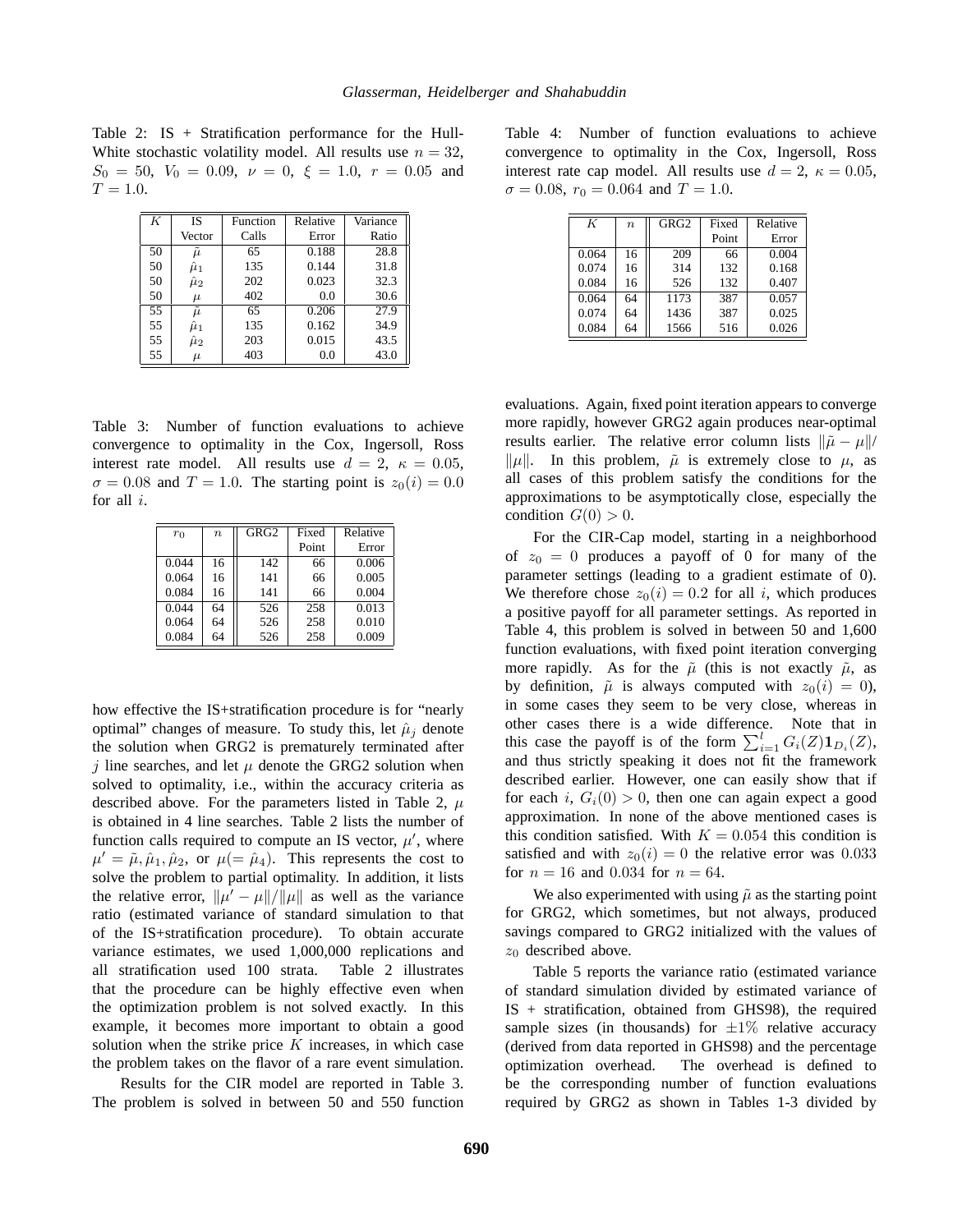Table 5: Parameters are as in Tables 1, 3 and 4 with  $n = 32$  for the HW model, and  $n = 16$  for the CIR and CIR-Cap models.

| Model                   | Variance | Sample          | Opt.     |
|-------------------------|----------|-----------------|----------|
|                         | Ratio    | <b>Size</b>     | Overhead |
|                         |          | $(\times 1000)$ |          |
| HW, $K = 50, \xi = 1.0$ | 30.6     | 117             | 0.34%    |
| HW, $K = 50, \xi = 2.0$ | 13.5     | 190             | 0.21%    |
| HW, $K = 55, \xi = 1.0$ | 43.0     | 251             | 0.16%    |
| HW, $K = 55, \xi = 2.0$ | 21.5     | 466             | 0.10%    |
| CIR, $r_0 = 0.044$      | 105      | 1.54            | 9.2%     |
| CIR, $r_0 = 0.064$      | 152      | 1.06            | 13.3 %   |
| CIR, $r_0 = 0.084$      | 200      | 0.79            | 17.8 %   |
| CIR-Cap, $K = 0.064$    | 39.1     | 65              | 0.22%    |
| CIR-Cap, $K = 0.074$    | 36.8     | 167             | 0.08%    |
| CIR-Cap, $K = 0.084$    | 48.2     | 413             | 0.03%    |

the required sample sizes (expressed as a percentage). This is a conservative estimate of the overhead, since the optimization may not need to be solved to such a high degree of accuracy. For the HW and CIR-Cap models, the required sample sizes are in the tens to hundreds of thousands, the optimization overheads are less than  $1\%$ , and the variance reductions range from 13.5 to 200. Interpreting, for example, the first row of Table 5, we see that  $IS +$ stratification would obtain the same  $\pm 1\%$  relative accuracy in about 3,800 ( $\approx 117,000/30.6$ ) replications. However, each such sample takes about 17% more CPU time than standard simulation. Including the cost of the optimization (400), IS + stratification achieves comparable accuracy in effectively  $4,850 \approx 400 + 1.17 \times 3,800$  replications.

For the CIR model, which prices a bond paying 100 at maturity, the accuracy was defined relative to  $(100 - \hat{P})$ . Standard simulation achieves this level of accuracy in about 1,000 replications. Thus the relative cost of the optimization is high, and in fact this type of elaborate variance reduction technique seems unnecessary. However, if one wants to achieve "penny accuracy", i.e.,  $\pm 0.01$  absolute accuracy, then the required sample sizes increase to between 30,000 and 50,000, the percentage optimization overhead decreases and the procedure becomes computationally attractive.

#### **ACKNOWLEDGMENT**

This work is partially supported by NSF National Young Investigator Award Grant DMI-94-57189, NSF University Industry Cooperative Research Program Grant DMS-95- 08709, and NSF CAREER Award Grant DMI-96-25297.

### **APPENDIX A**

**Proof of Theorem 1:** We will first give some definitions and prove a lemma. For any set  $A \subset \mathbb{R}^m$ , define  $||A||$  as  $\sup_{z \in A} ||z||$ . Two vectors  $\nu'_{\delta}$  and  $\nu_{\delta}$  in  $\mathbb{R}^m$  (where  $||\nu'_{\delta}||$ and  $\|\nu_{\delta}\|$  are positive for all sufficiently small  $\delta > 0$ ) are said to be "asymptotically close" iff  $\|\tilde{\nu}_{\delta} - \nu'_{\delta}\|/\|\nu'_{\delta}\| \to 0$ as  $\delta \to 0$ . Let  $(\nu_{\delta,1},...,\nu_{\delta,k})$  be a set of vectors in  $\mathbb{R}^m$ with  $\|\nu_{\delta,i}\| \neq 0$  for all i and all sufficiently small  $\delta > 0$ . Assume that none of them are asymptotically close to each other. A set  $A_{\delta} \subset \mathbb{R}^m$  is said to be "asymptotically close" to  $\nu_{\delta,1}$  iff  $\sup_{\nu\in A_\delta} \frac{\|\nu-\nu_{\delta,1}\|}{\|\nu_{\delta,1}\|} \to 0$  as  $\delta \to 0$ . The set  $A_\delta$  is said to be asymptotically close to  $(\nu_{\delta,1},\ldots,\nu_{\delta,k})$  iff

$$
\sup_{\nu \in A_{\delta}} \left( \min_{1 \le i \le k} \frac{\|\nu - \nu_{\delta,i}\|}{\|\nu_{\delta,i}\|} \right) \to 0 \tag{9}
$$

as  $\delta \rightarrow 0$ . In a rough sense, (9) means that all the elements of  $A_\delta$  are asymptotically close to at least one  $\nu_{\delta,i}$ .

We consider three sub-cases for Assumption 1(a):

- **Case 1:**  $\tilde{G}(0, \delta)$  is  $\Theta(1)$ , i.e.,  $\tilde{G}(0, 0) > 0$ .
- **Case 2:**  $\tilde{G}(0, \delta)$  is  $\Theta(\delta)$ , i.e.,  $\tilde{G}(0, 0) = 0$  and  $|\nabla_{\delta}\tilde{G}(0,0)| > 0.$

**Case 3:**  $\tilde{G}(0, \delta)$  is  $\Theta(\delta^c)$ , with  $c > 1$ .

Other cases (e.g.,  $\tilde{G}(0,\delta)$  is  $\Theta(\delta^c)$  with  $0 < c < 1$ ) can similarly be handled.

**Lemma 1** *Suppose Assumption 1 holds. Let*  $A_{\delta,R}$  =  $A_\delta \cap B_R$ , where  $B_R$  is a ball of constant radius r around *0. Then*

**Case 1:** *For all*  $R > 0$ ,  $A_{\delta,R}$  *is asymptotically close to*  $\nabla \tilde{G}(0,0)\delta/\tilde{G}(0,0)$ *. Also*  $\nabla \tilde{G}(0,0)\delta/\tilde{G}(0,0)$  *and*  $\nabla G(0)/G(0)$  (which is equivalent to  $\nabla G(0,\delta)\delta/G$  $(0, \delta)$ *)* are asymptotically close.

**Case 2:** *Let*  $(\gamma_1, \gamma_2)$ *, be given by* 

$$
\left(\frac{-\nabla_{\delta}\tilde{G}(0,0) \pm \sqrt{\nabla_{\delta}\tilde{G}(0,0)^2 + 4\|\nabla\tilde{G}(0,0)\|^2}}{2\|\nabla\tilde{G}(0,0)\|^2}\right)
$$
  

$$
\nabla\tilde{G}(0,0),
$$

*respectively. Then for all*  $R > \max(||\gamma_1||, ||\gamma_2||)$ *,*  $A_{\delta,R}$ *is asymptotically close to*  $(\gamma_1, \gamma_2)$ *. Also,*  $\gamma_1$  *and*  $\gamma_2$ *are asymptotically close to*

$$
\left(\frac{-G(0) \pm \sqrt{G^2(0) + 4\|\nabla G(0)\|^2}}{2\|\nabla G(0)\|^2}\right) \nabla G(0), \quad (10)
$$

*respectively.*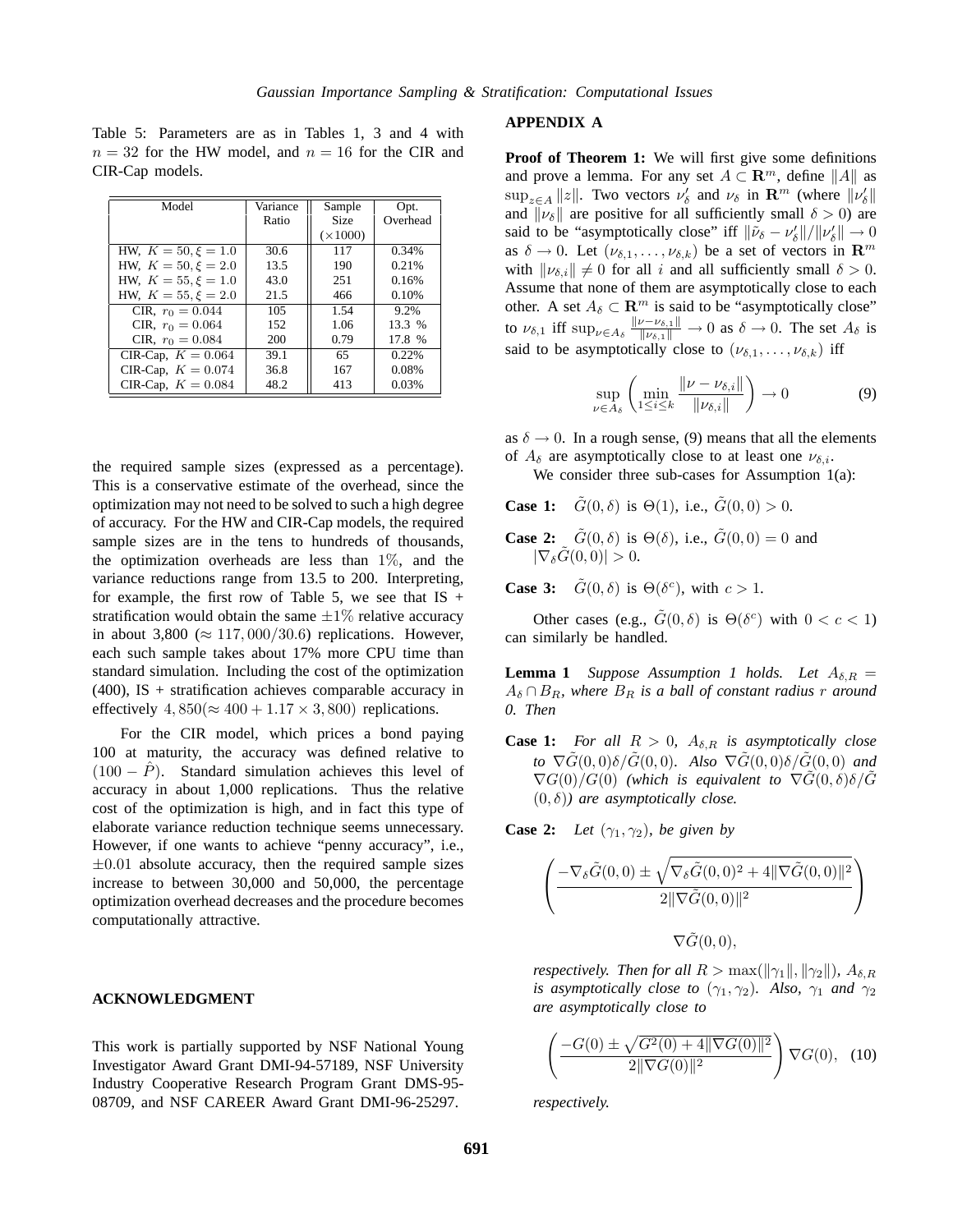**Case 3:** *For all*  $R > 1$ ,  $A_{\delta,R}$  *is asymptotically close*  $\tau$ *to*  $\pm \nabla G(0,0)/\|\nabla G(0,0)\|$ *. Also,*  $\pm \nabla G(0, \delta)/\|\nabla G\|$  $(0, \delta)$  *are asymptotically close to*  $\pm \nabla G(0)/\|\nabla G(0)\|$ *, respectively.*

*Proof of Lemma 1:* Consider Case 1. In this case we only make use of the fact that both  $G(x, \delta)$  and  $\nabla G(x, \delta)$  are continuous at  $(0, 0)$ . In that case, for all  $\epsilon > 0$ , one can select a  $\delta_0$  such that for all  $\delta \leq \delta_0$ and  $\nu \in B_R$  (i.e., bounded)  $|G(\nu \delta, \delta) - G(0, 0)| < \epsilon$  and  $\|\nabla G(\nu\delta, \delta) - \nabla G(0, 0)\| < \epsilon$ . Since  $G(0, 0) > 0$ , this implies that for all  $\epsilon' > 0$ , one can find  $\delta'_{0}$  such that for all  $\delta \leq \delta_0'$  and  $\nu \in B_R$ ,

$$
\|\frac{\nabla \tilde{G}(\nu\delta,\delta)}{\tilde{G}(\nu\delta,\delta)}-\frac{\nabla \tilde{G}(0,0)}{\tilde{G}(0,0)}\|\leq \epsilon'.
$$

Then from (8) we get that for  $\nu \in A_{\delta,R}$ 

$$
\|\frac{\nu}{\delta}-\frac{\nabla \tilde{G}(0,0)}{\tilde{G}(0,0)}\|\leq \epsilon'.
$$

Now consider Case 2. Again, due to the continuity of  $\nabla \tilde{G}(x, \delta)$  we have that for all  $\epsilon > 0$ , there exists  $\delta_0$ , such that  $\|\nabla G(\nu\delta, \delta) - \nabla G(0, 0)\| < \epsilon$  for all  $\delta \leq \delta_0$ . By the mean value theorem and the fact that  $G(0, 0) = 0$ , we have that for all  $\nu$  and  $\delta$ 

$$
\tilde{G}(\nu\delta,\delta)/\delta=\nabla_{\delta}\tilde{G}(\theta\nu\delta,\theta\delta)+\nabla\tilde{G}(\theta\nu\delta,\theta\delta)\nu
$$

where  $\theta$  is some quantity between 0 and 1. Again by continuity of the derivatives we have that  $|\nabla_{\delta}G(\theta\nu\delta, \theta\delta) \nabla_{\delta}G(0,0)| \rightarrow 0$ , uniformly over all  $\nu \in B_R$ . Similarly for  $\|\nabla G(\theta \nu \delta, \theta \delta) - \nabla G(0, 0)\|$ . Now since  $\nu \in B_R$ , this also holds for  $\|\nabla G(\theta \nu \delta, \theta \delta)\nu - \nabla G(0, 0)\nu\|$ . Hence  $|\tilde{G}(\nu\delta,\delta)-(\nabla_{\delta}\tilde{G}(0,0)+\nabla\tilde{G}(0,0)\nu)|\to 0$  uniformly over  $\nu \in B_R$  as  $\delta \to 0$ .

Note that  $|\nabla_{\delta} G(0,0) + \nabla G(0,0)\nu|$  is always positive for  $\nu \in A_{\delta,R}$ . (Because if it were zero, then the norm of the righthand side of (8) will be converging to zero, uniformly over  $\nu \in A_{\delta,R}$ , as  $\delta \to 0$ , whereas the norm of the left hand side will be converging uniformly to  $\|\nabla G(0,0)\| > 0.$  In that case one can show that

$$
\|\frac{\nabla \tilde{G}(\nu\delta,\delta)\delta}{\tilde{G}(\nu\delta,\delta)} - \frac{\nabla \tilde{G}(0,0)}{\nabla_{\delta}\tilde{G}(0,0) + \nabla \tilde{G}(0,0)\nu}\| \to 0
$$

uniformly over  $\nu \in A_{\delta,R}$ , as  $\delta \to 0$ . Equivalently,

$$
||h(\nu)|| \to 0 \tag{11}
$$

uniformly over  $\nu \in A_{\delta,R}$  as  $\delta \to 0$ , where

$$
h(\nu) \equiv \nu - \frac{\nabla \tilde{G}(0,0)}{\nabla_{\delta} \tilde{G}(0,0) + \nabla \tilde{G}(0,0) . \nu}.
$$

Now the solutions of  $h(\nu)=0$  is given by  $\gamma_1$  and  $\gamma_2$ . For any  $\epsilon > 0$ , let  $B_{\epsilon,1}$  and  $B_{\epsilon,2}$  be two balls around  $\gamma_1$  and  $\gamma_2$ , respectively, such that  $||h(z)|| \geq \epsilon$ for  $z \in B_R - (B_{\epsilon,1} \cup B_{\epsilon,2})$ . Let  $r_i(\epsilon)$  be the radius of  $B_{\epsilon,i}$ . Note that due to the continuity of  $h(z)$ , for any  $\epsilon' > 0$ , there exists  $\epsilon > 0$ , such  $B_{\epsilon,1}, B_{\epsilon,2} \subset B_R$ ,  $B_{\epsilon,1} \cap B_{\epsilon,2} = \emptyset$  and  $\max(r_1(\epsilon), r_2(\epsilon)) \leq \epsilon'$ . Using (11), for any  $\epsilon > 0$ , there exists  $\delta_0$ , such that for all  $\delta \leq \delta_0$ , the set  $A_{\delta,R}$  will be a subset of  $B_{\epsilon,1} \cup B_{\epsilon,2}$ . Hence  $\max_{\nu \in A_{\delta,R}} \min(\|\nu - \gamma_1\|, \|\nu - \gamma_2\|) \leq \epsilon'.$ 

The proof of the third case is very similar.  $\Box$ 

*Proof of Theorem 1:* For Case 1, using the fact that  $G(0,\delta)$  is  $\Theta(1)$ , it can easily be shown that  $\tilde{\mu}_{\delta}$  and  $\nabla G(0,\delta)\delta/G(0,\delta)$  are asymptotically close. For Case 2 and Case 3 we need only the positive root in Lemma 1, because for all  $\nu \in A_{\delta,R}$  that is close to the negative root,  $G(\nu\delta, \delta) < 0$  (for all sufficiently small  $\delta$ ). In Case 2, the positive root in (10) is exactly  $\tilde{\mu}_{\delta}$ . For Case 3, using the fact that  $G(0, \delta)$  is  $\Theta(\delta^c)$ ,  $c > 1$ , one can easily show that  $\tilde{\mu}_{\delta}$  and  $\nabla G(0, \delta)/\|\nabla G(0, \delta)\|$  are asymptotically close.  $\Box$ .

#### **APPENDIX B**

**Proof of Proposition 1:**  $\tilde{G}(0, \delta)$  being  $\Theta(1)$  and Assumption 1(a)-(b) imply that  $G(0, 0) > 0$ . Using  $v = \delta z$  we can transform the unconstrained version of (5) to  $\max_v \tilde{G}(v, \delta) \exp(-v'v/\delta^2)$ . Using Assumption 2, there exists a  $d > 0$  and  $\delta_0 > 0$ , such that for all v and  $\delta$ , such that  $||v|| > d$ , and  $\delta \leq \delta_0$ ,  $\tilde{G}(v,\delta)e^{-v'v/(2\delta^2)} \leq \tilde{G}(v,\delta)e^{-v'v/2} \leq \tilde{G}(0,0)/2$ . Hence, due to the continuity of  $G(x, \delta)$  and the fact that  $G(0, 0)$ is positive, we get that for all sufficiently small  $\delta$ , the maximum of  $\tilde{G}(v, \delta) e^{-v'v/(2\delta^2)}$  cannot occur in the region  $||v|| \geq d.$ 

So now let us consider the region  $||v|| \le d$ . Let M be the maximum of  $G(v, \delta)$  over  $||v|| \le d$  and  $\delta \le \delta_0$ . The compactness of the feasible region and the conditions on  $G(v, \delta)$  ensure that M exists and is positive. Then for all v such that  $2\delta\sqrt{\ln(\tilde{G}(0,0)/2M)} \leq ||v|| \leq d$  we see that

$$
\tilde{G}(v,\delta)e^{-v'v/(2\delta^2)} \le Me^{-v'v/(2\delta^2)} \le \tilde{G}(0,0)/2.
$$

So the corresponding optimal of the unconstrained version of (5) cannot occur in the region  $z \ge 2\sqrt{\ln(\tilde{G}(0,0)/2M)}$ .  $\Box$ 

#### **REFERENCES**

Boyle, P. , Broadie, M. and Glasserman, P. 1997. Simulation Methods for Security Pricing. *Journal of Economic Dynamics and Control* **21**, 1267-1321.